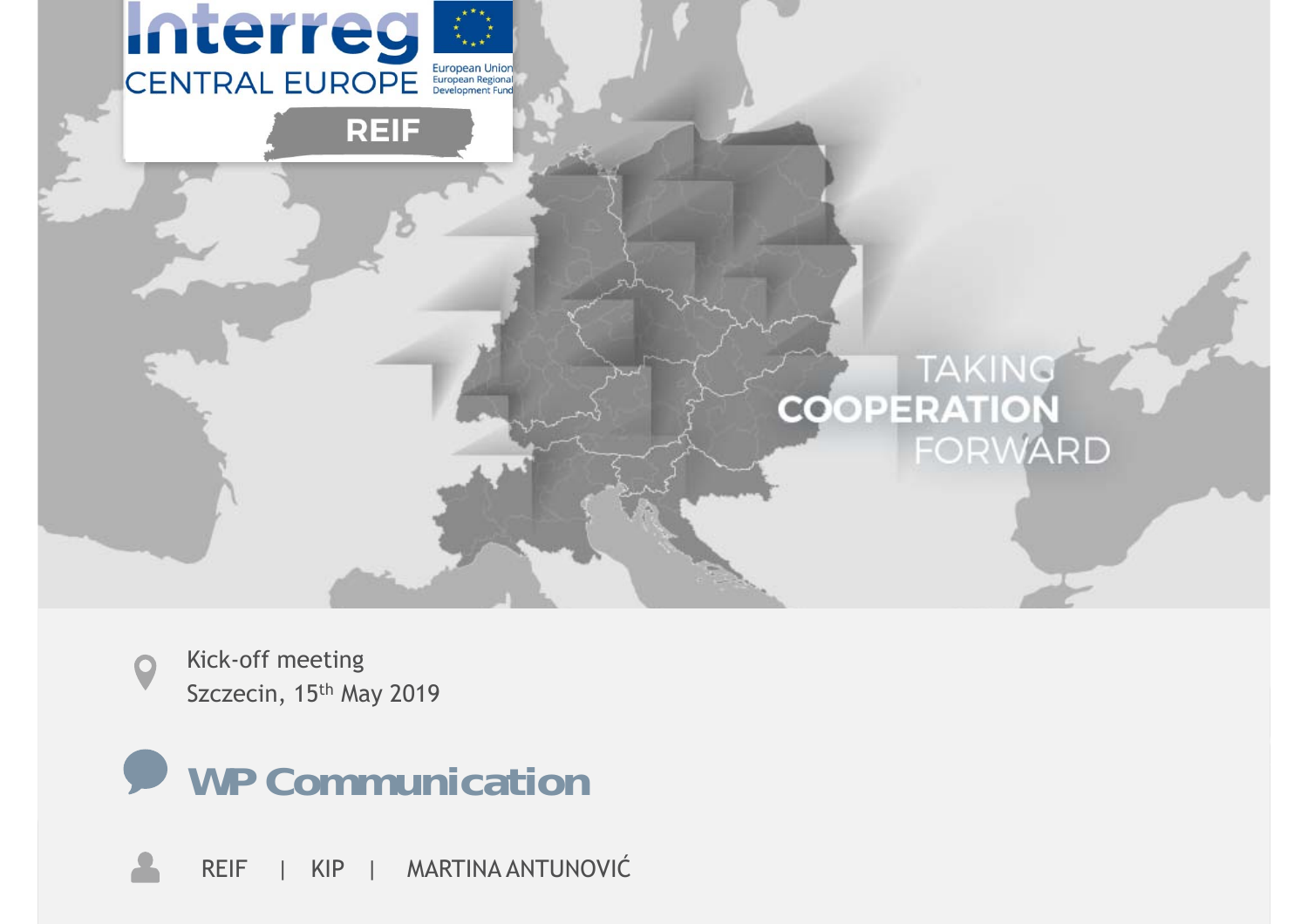

Part 2 – Objectives and planned results

Part 3 – Partners activities and deliverables

Part 4 – First tasks

Part 5 – Clossing remarks

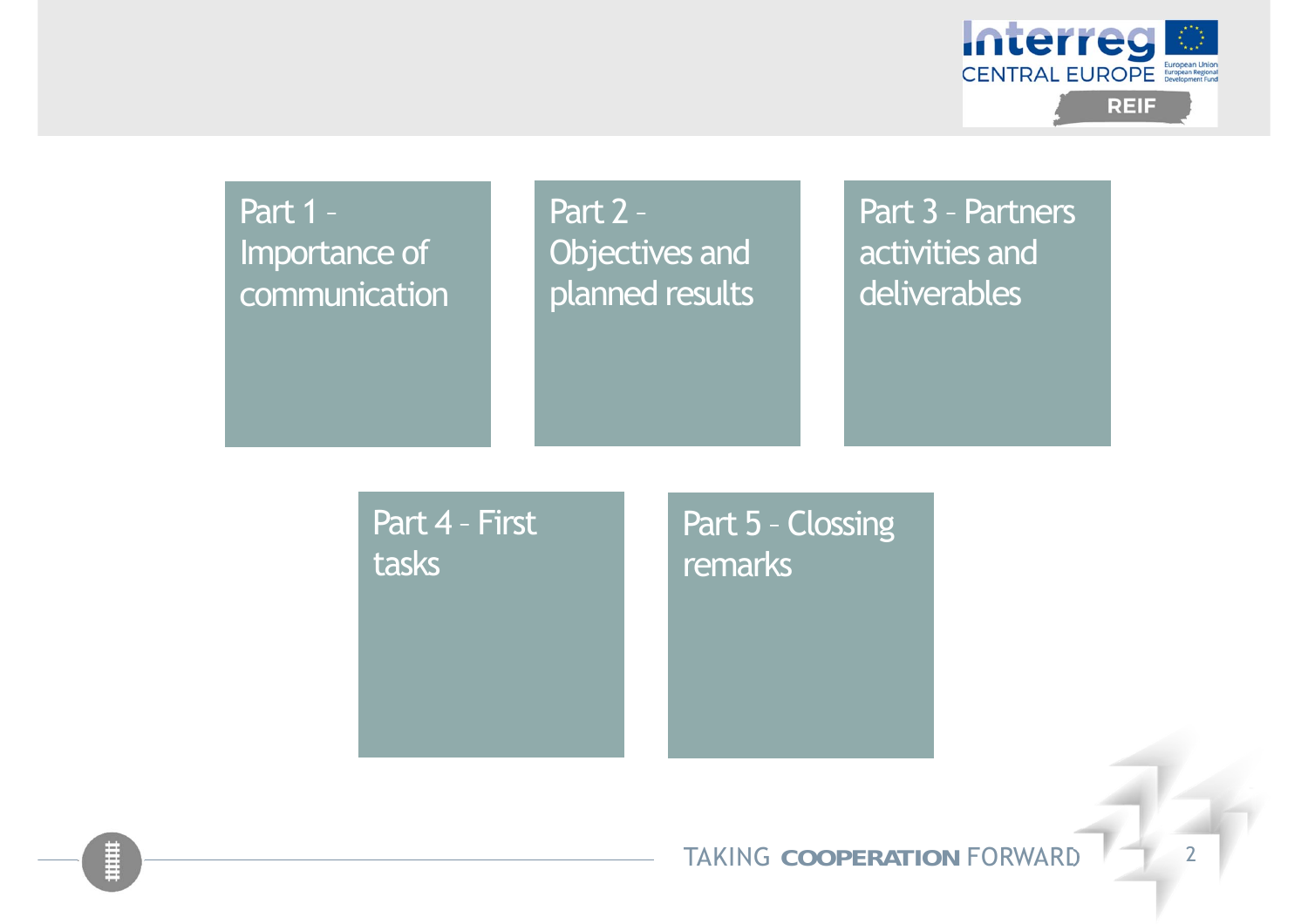

Part 2 – Objectives and planned results

Part 3 – Partners activities and deliverables

Part 4 – First tasks

Part 5 – Clossing remarks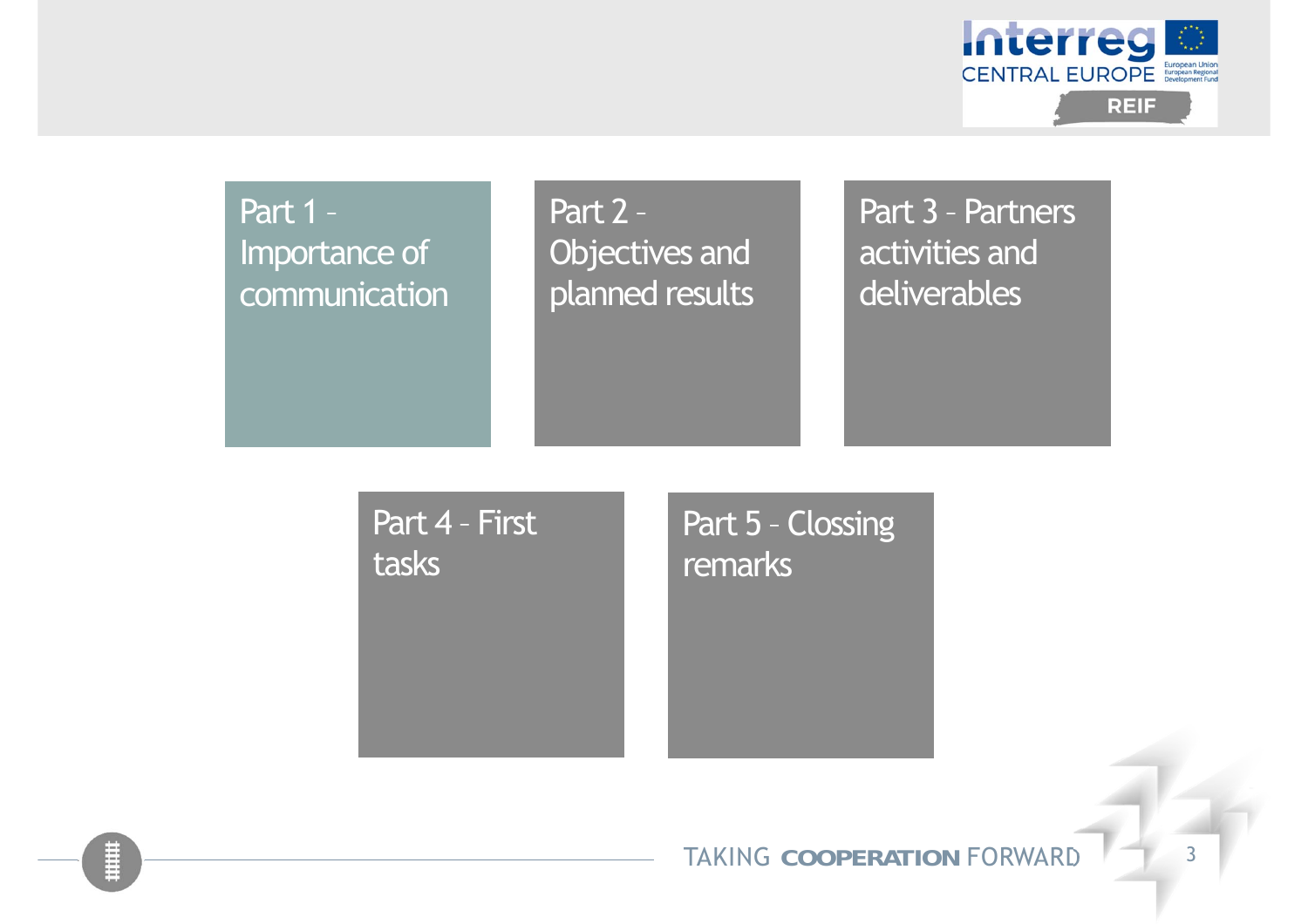

Communication –the success of a project depends on the efficiency of its communication network

Goal  $\implies$  to achieve the change aimed through the implementation of the thematic activities

What we need to do?  $\rightarrow$  To engage the identified target groups and stakeholders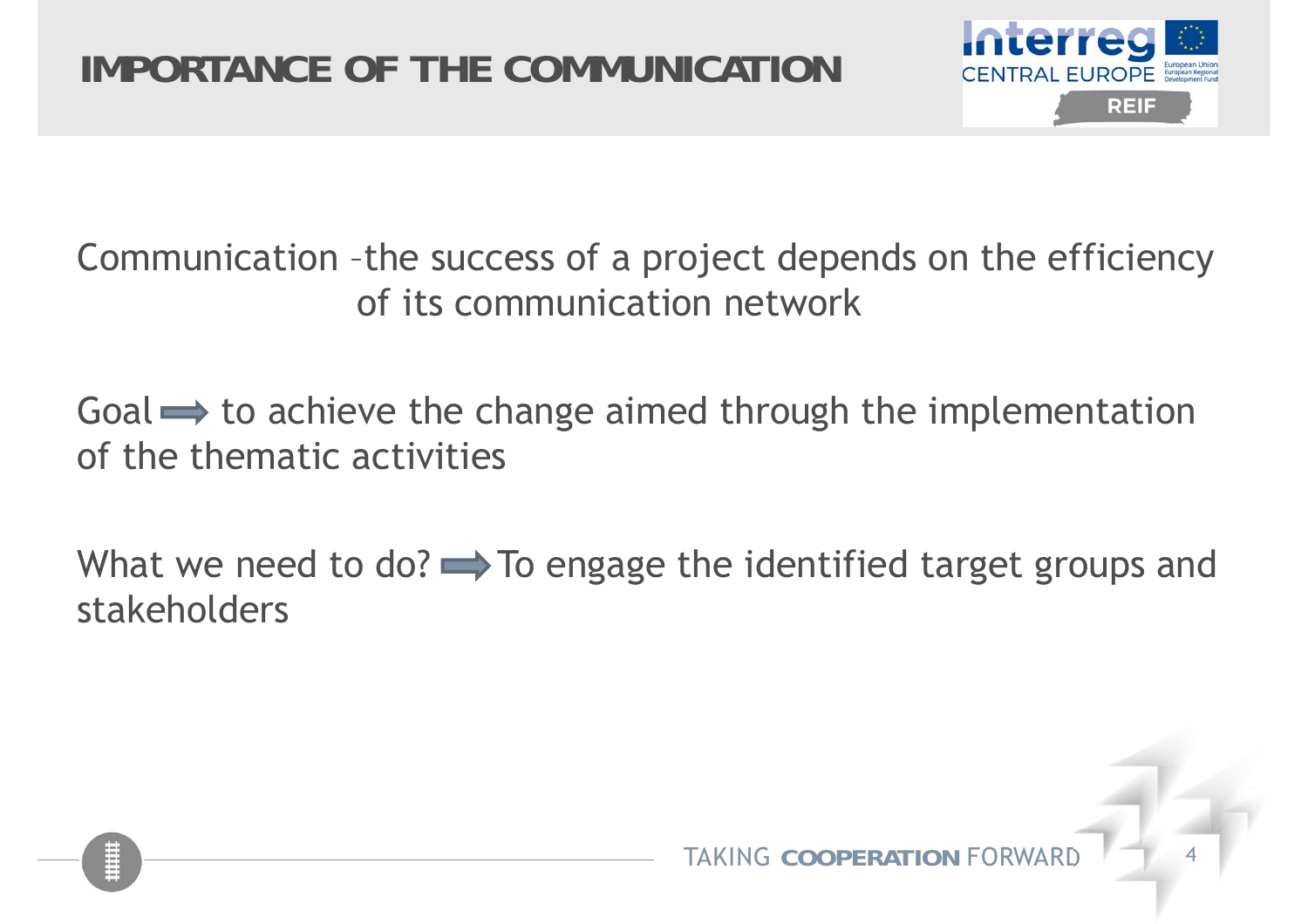# **TYPES OF COMMUNICATION**





We need to know what is happening in the project to be able to communicate it with stakeholders and target groups!

Please, **send me all information** you can about **your activities**, and I will convert them to be appropriate for general public!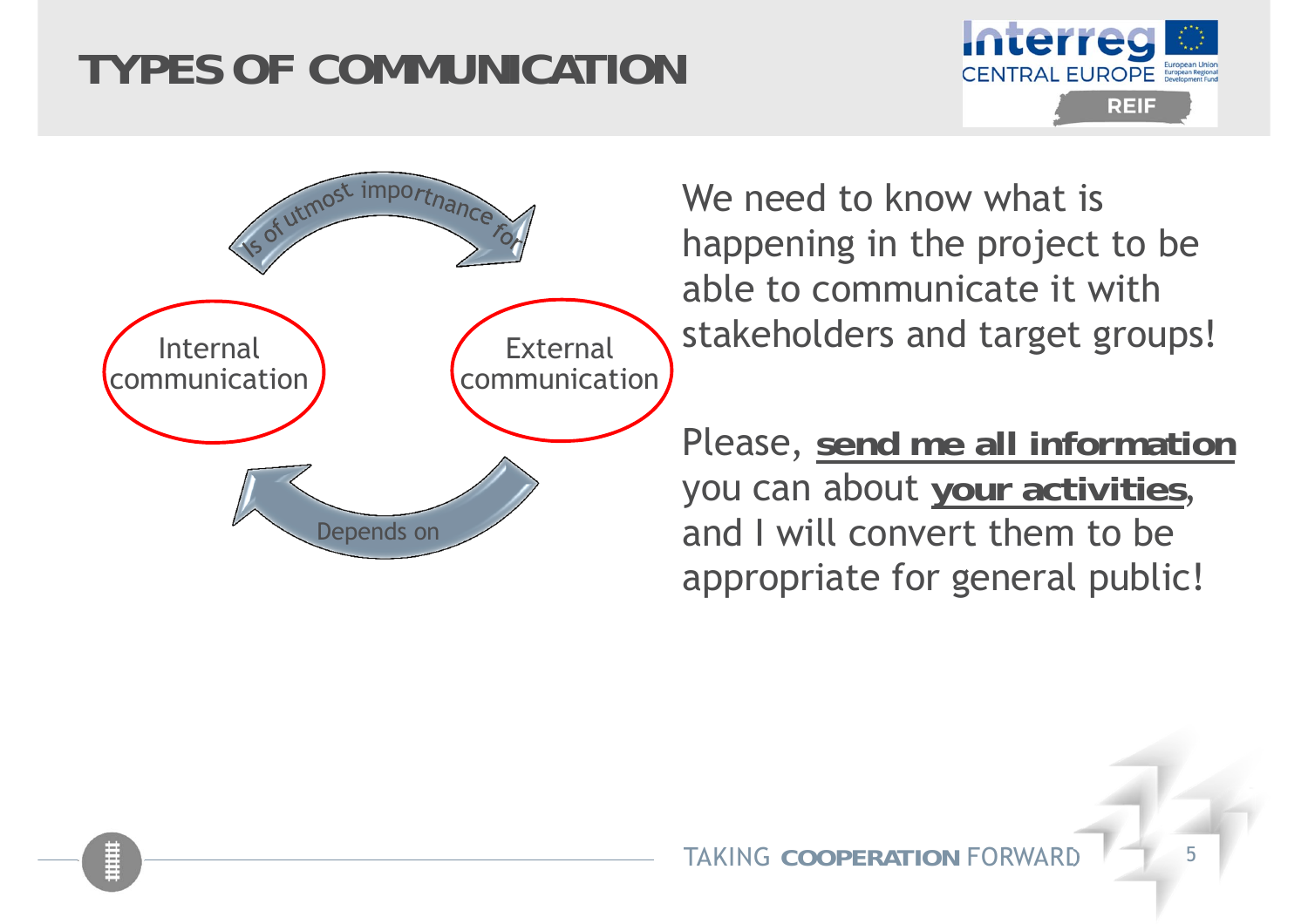

Part 2 – Objectives and planned results

Part 3 – Partners activities and deliverables

Part 4 – First tasks

Part 5 – Clossing remarks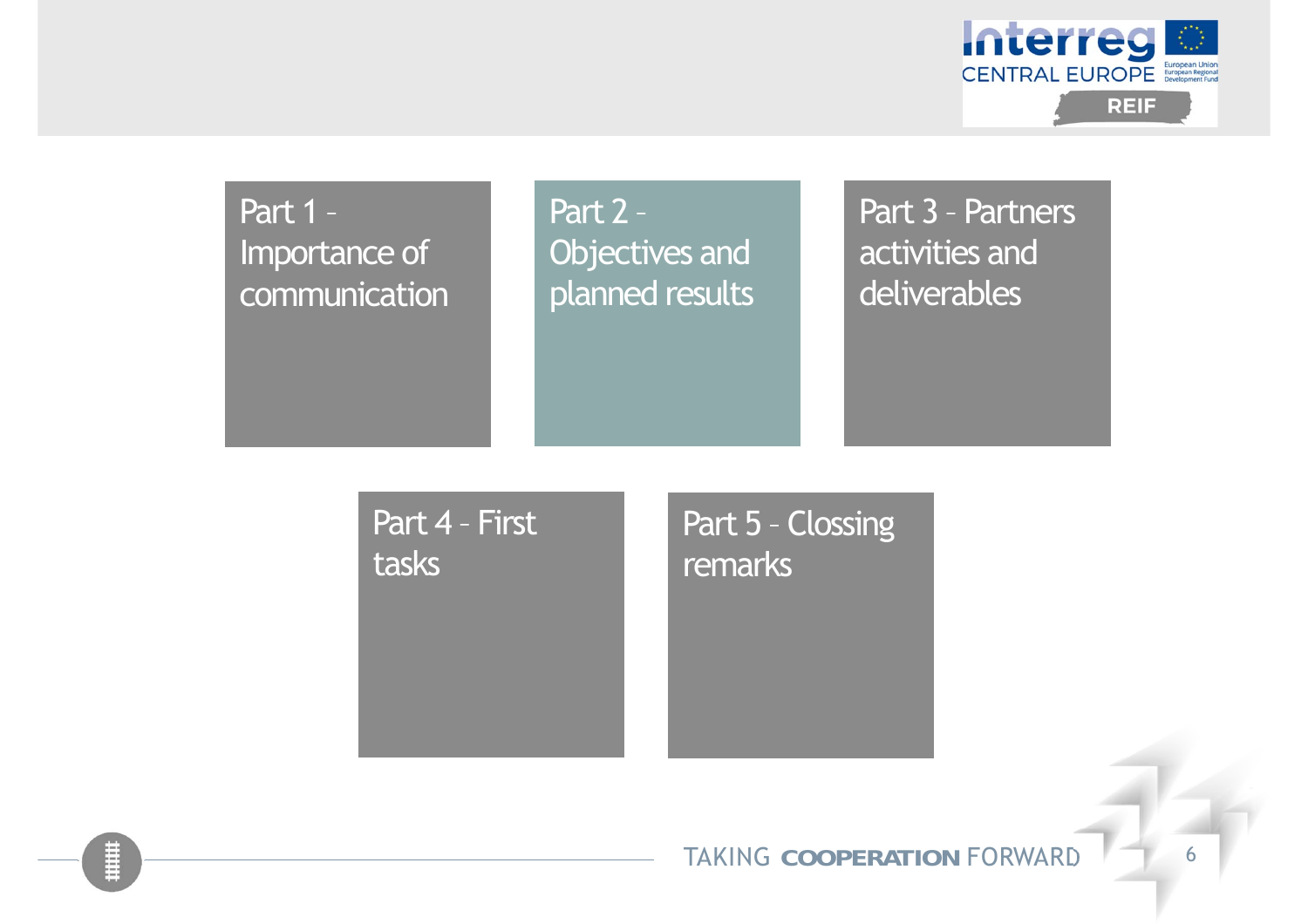# **MAIN OBJECTIVES**



- 1. To influence attitude and behaviour of national and transnational actors in the field of rail freight transport, as well as to board support among relevant public institutions and business representatives
- 2. To raise awareness and increase knowledge of project partner staff and external experts elaborating regional studies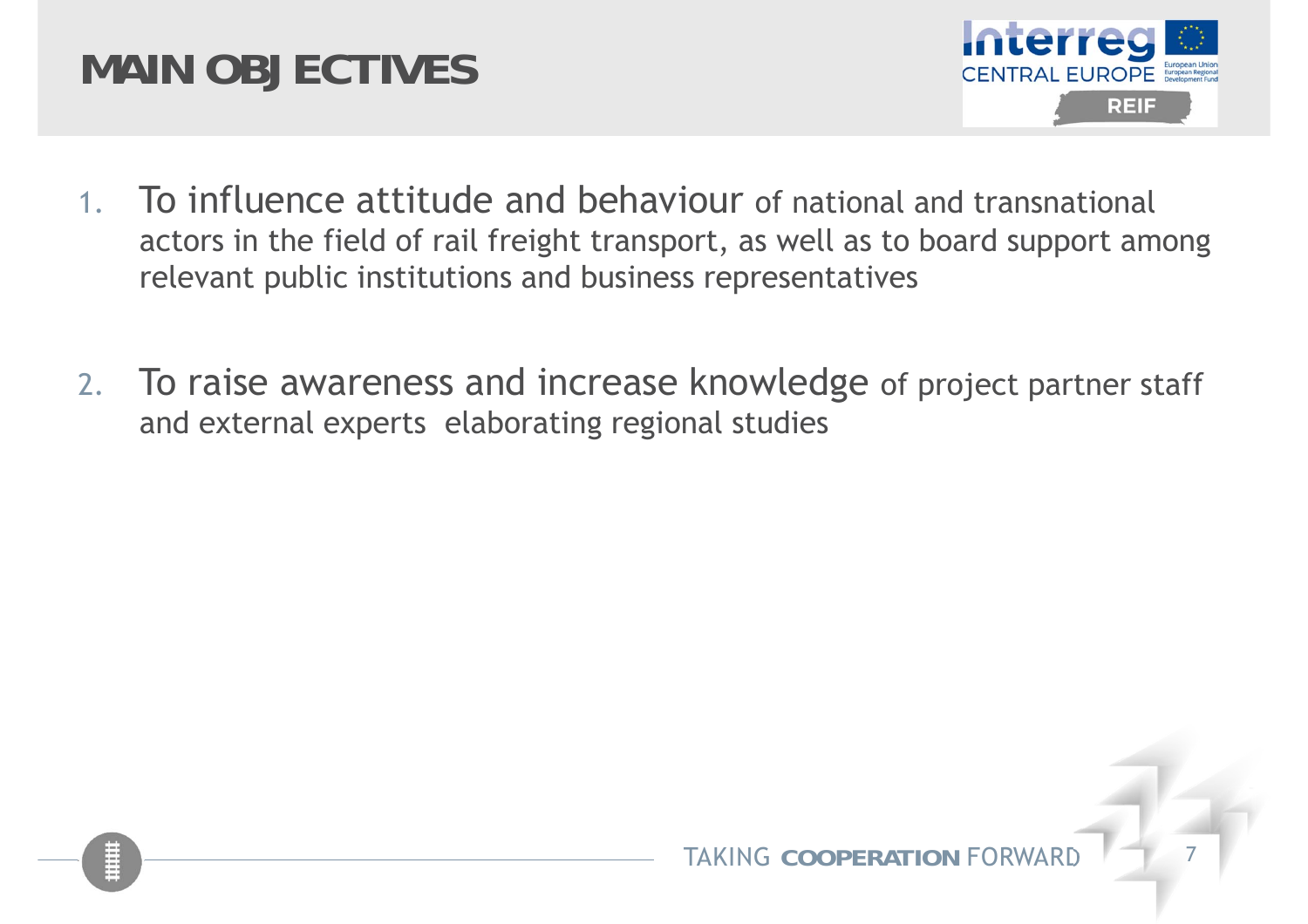# **PLANNED RESULTS**



| Communication<br>result indicator                                                 | <b>Measurement</b><br>unit                | <b>Target</b> | <b>Explanations</b>                                                                                                                                                                                                                                                                                                                                           |
|-----------------------------------------------------------------------------------|-------------------------------------------|---------------|---------------------------------------------------------------------------------------------------------------------------------------------------------------------------------------------------------------------------------------------------------------------------------------------------------------------------------------------------------------|
| Unique visits to the<br>project website                                           | Nr. of<br>stakeholders                    | 500           | Up to 500 unique visits per month<br>are expected                                                                                                                                                                                                                                                                                                             |
| Participants at<br>project events in<br><b>WPC</b>                                | Nr. of<br><b>stakeholders</b>             | 554           | 1 Transfer Conference C.4.1 around 100 participants<br>1 Policy Conference, D.T.3.4.1, around 70 participants<br>14 Regional Advisory Board Meetings, T.3.2 100<br>participants<br>21 Regional Capacity Building Workshops, T.3.1 84<br>participants<br>7 National Stakeholder seminars C.5.2 150 participants<br>1 conference event at C.5.1 50 participants |
| <b>WP C Event</b><br>participants satisfied<br>with information<br>provided       | Percentage of<br>stakeholder<br>satisfied | 80            | post-event online and paper-based<br>survey                                                                                                                                                                                                                                                                                                                   |
| Joint communication<br>activities<br>implemented with<br>external<br>stakeholders | Number of<br>Communication<br>activities  | 43            | 1 conference event at C.5.1 at transport logistic fair<br>Munich<br>14 Regional Advisory Board Meetings T.3.2<br>21 Regional Capacity Building Workshops T.3.1<br>7 National Stakeholder seminars C.5.2                                                                                                                                                       |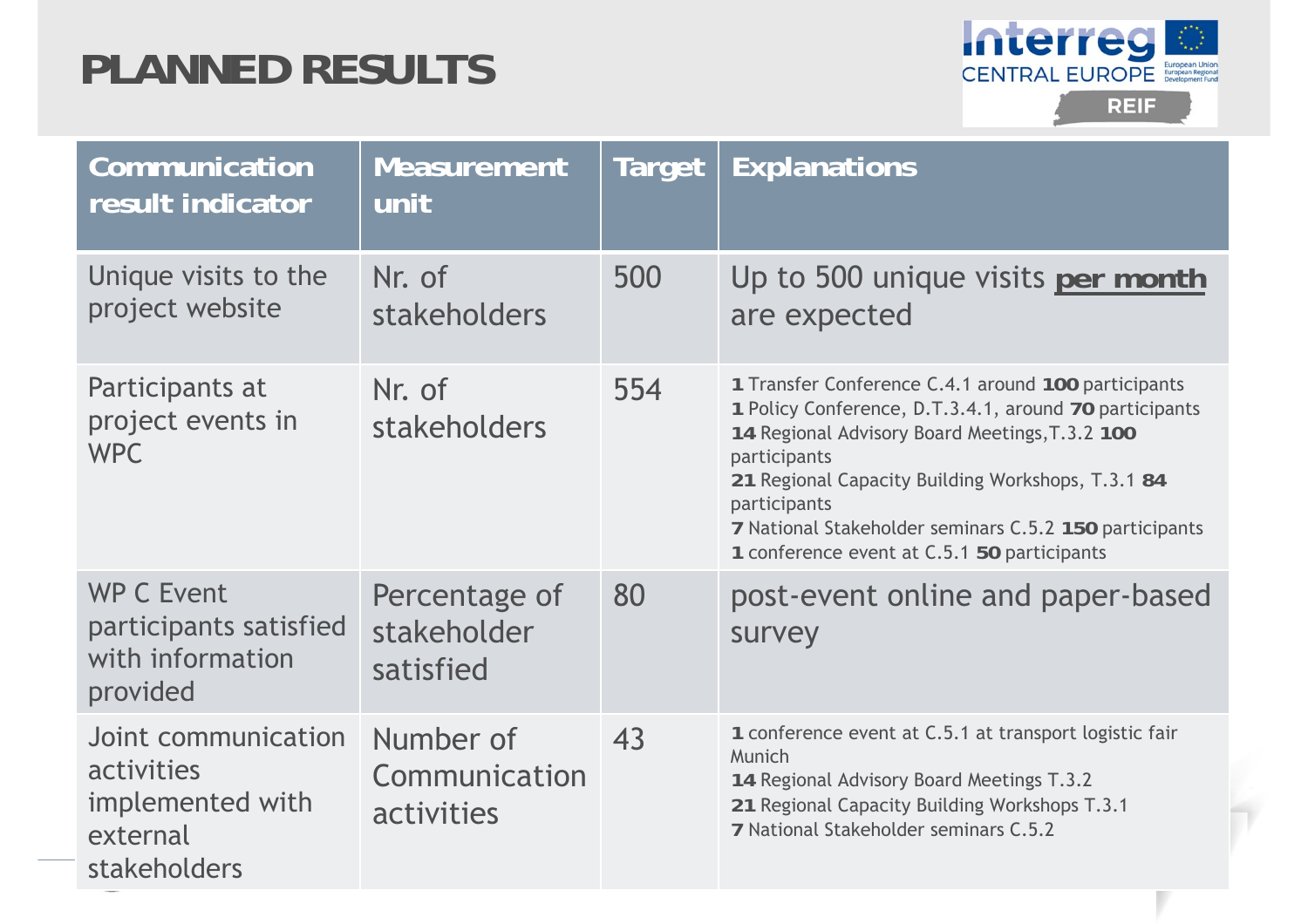# **PLANNED RESULTS**



| Target groups                                   | <b>Description</b>                                                                                                                                                                                                                        | <b>Target</b><br>value |
|-------------------------------------------------|-------------------------------------------------------------------------------------------------------------------------------------------------------------------------------------------------------------------------------------------|------------------------|
| Regional public<br>authority                    | Regional authorities of the partner territories in charge of transport, economic<br>affairs, funding & finance; port authorities                                                                                                          | 25                     |
| National public<br>authority                    | National Ministries of Transport of the 6 partner states                                                                                                                                                                                  | 6                      |
| Infrastructure and<br>(public) service provider | National and regional railways, Railway Infrastructure Providers, Logistics<br><b>Operators</b>                                                                                                                                           | 25                     |
| <b>Business support</b><br>organisation         | Chambers of commerce, Associations of Industries shall become members of the<br>market player working groups (T.2 pilots) and the regional advisory boards (T.3)<br>and support studies & analyses of T.1.                                | 25                     |
| Local public authority                          | Cities, municipalities, counties where existing or planned logistics<br>infrastructure is located                                                                                                                                         | 100                    |
| Large enterprises                               | Representatives of large enterprises with big goods flows shall become members<br>of the market player working groups (T.2 pilots) and the regional advisory<br>boards. (private rail operators and logistic companies not counted here). | 40                     |
| <b>TOTAL</b>                                    |                                                                                                                                                                                                                                           | 221                    |
|                                                 |                                                                                                                                                                                                                                           |                        |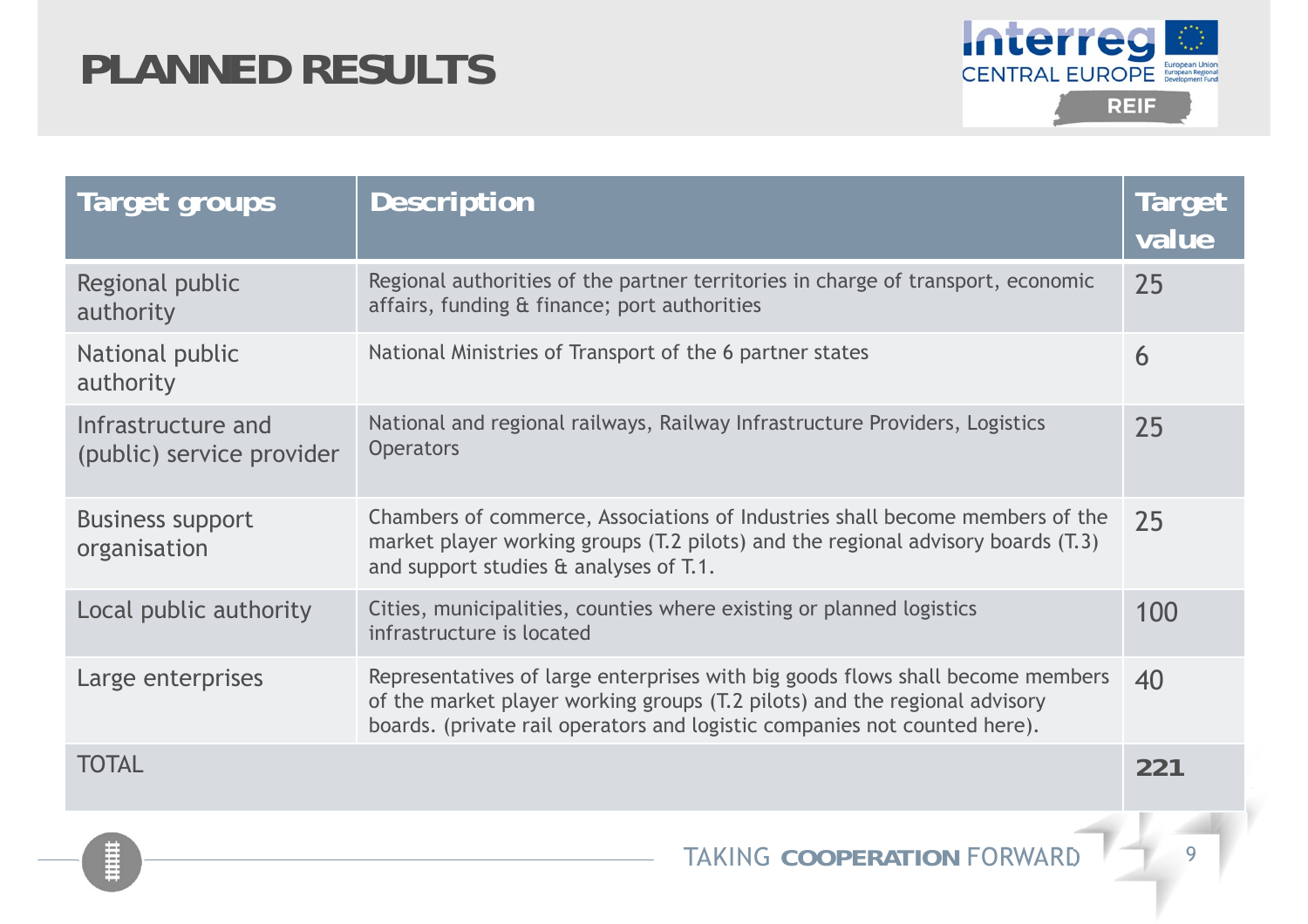

Part 2 – Objectives and planned results

Part 3 – Partners activities and deliverables

Part 4 – First tasks

Part 5 – Clossing remarks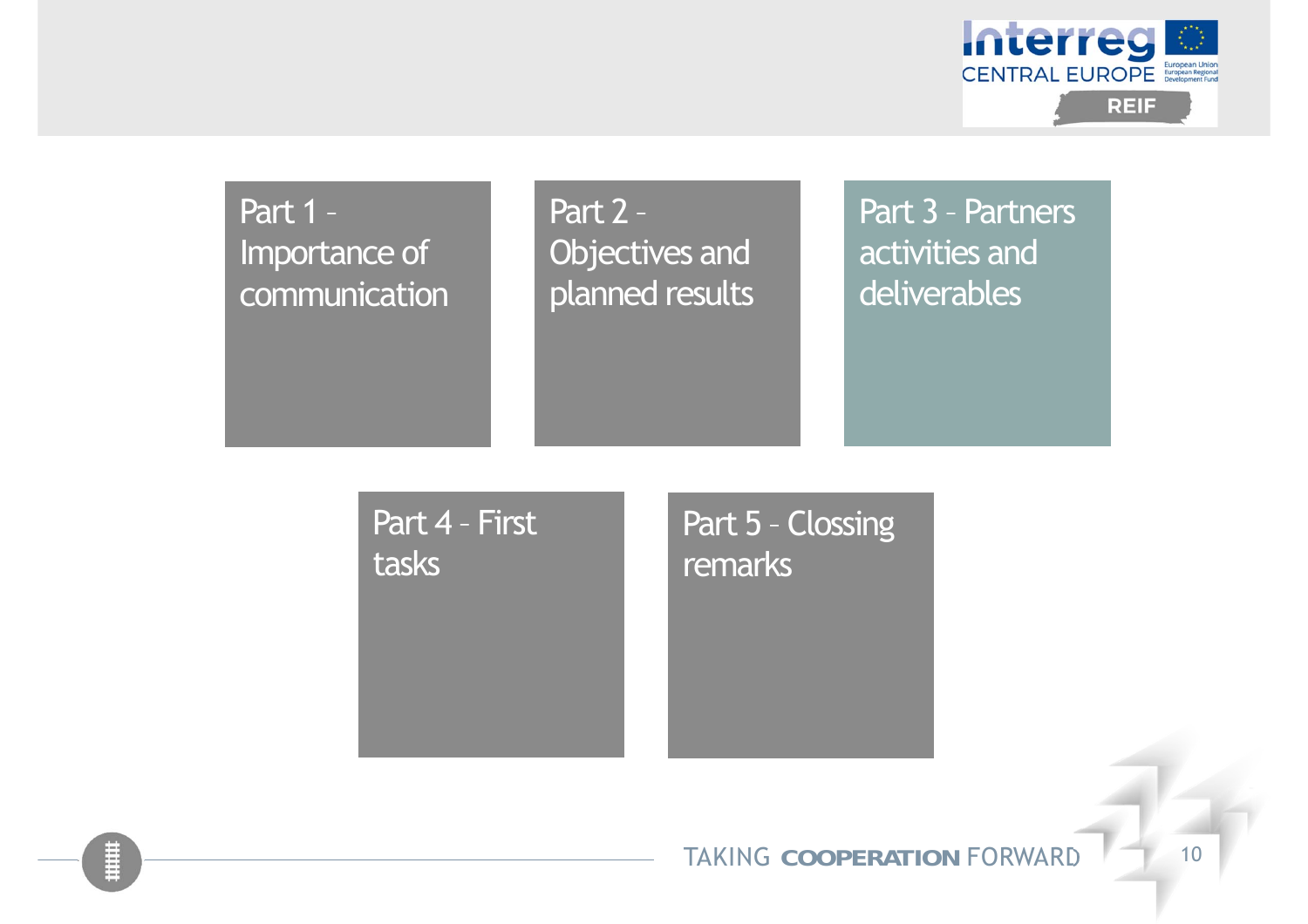

| D.C.1.1 Communication strategy                                                             | KIP - | 03/2019 05/2019 |  |
|--------------------------------------------------------------------------------------------|-------|-----------------|--|
| $D.C.1.2$ Documentation of participation $LP + KIP$ 06/2019<br>to CE Communication Seminar |       |                 |  |
| D.C.1.3 Website set-up                                                                     | KIP.  | 06/2019         |  |

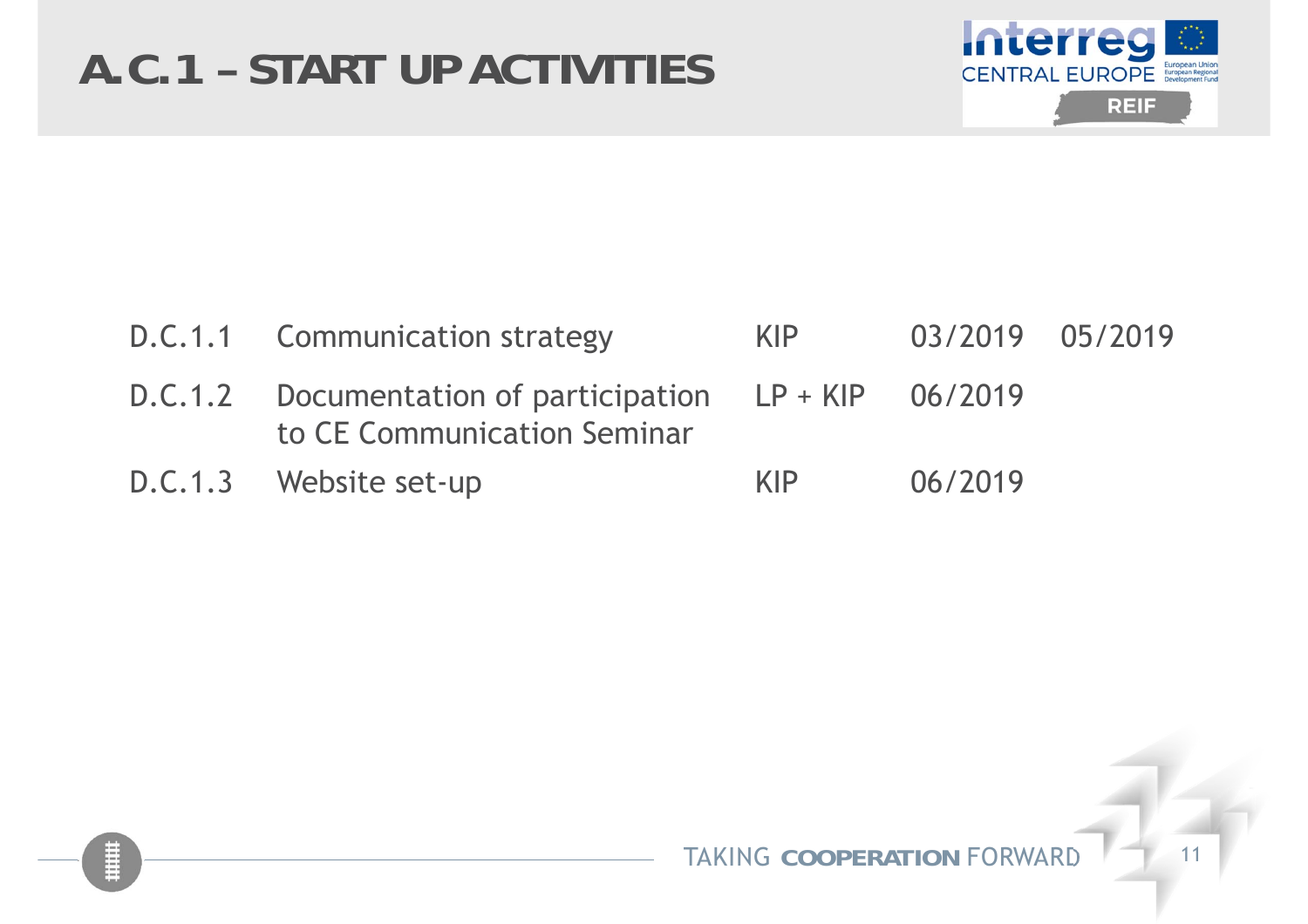# **A.C.2 – MEDIA RELATIONS**



|         | D.C.2.1 Documentation of published articles for expert KIP + ALL PPs 12/2021<br>journals and network newsletters |                        |  |
|---------|------------------------------------------------------------------------------------------------------------------|------------------------|--|
| D.C.2.2 | Documentation of articles and broadcasts<br>published on local media and in local TV and<br>radio                | $KIP + ALLPPs$ 12/2021 |  |
|         | D.C.2.3 List of participating media representatives                                                              | $KIP + ALLPPs$ 12/2021 |  |
|         | D.C.2.4 Press releases, press information (Newspapers, KIP + ALL PPs 12/2021<br>TV, Radio) sent out              |                        |  |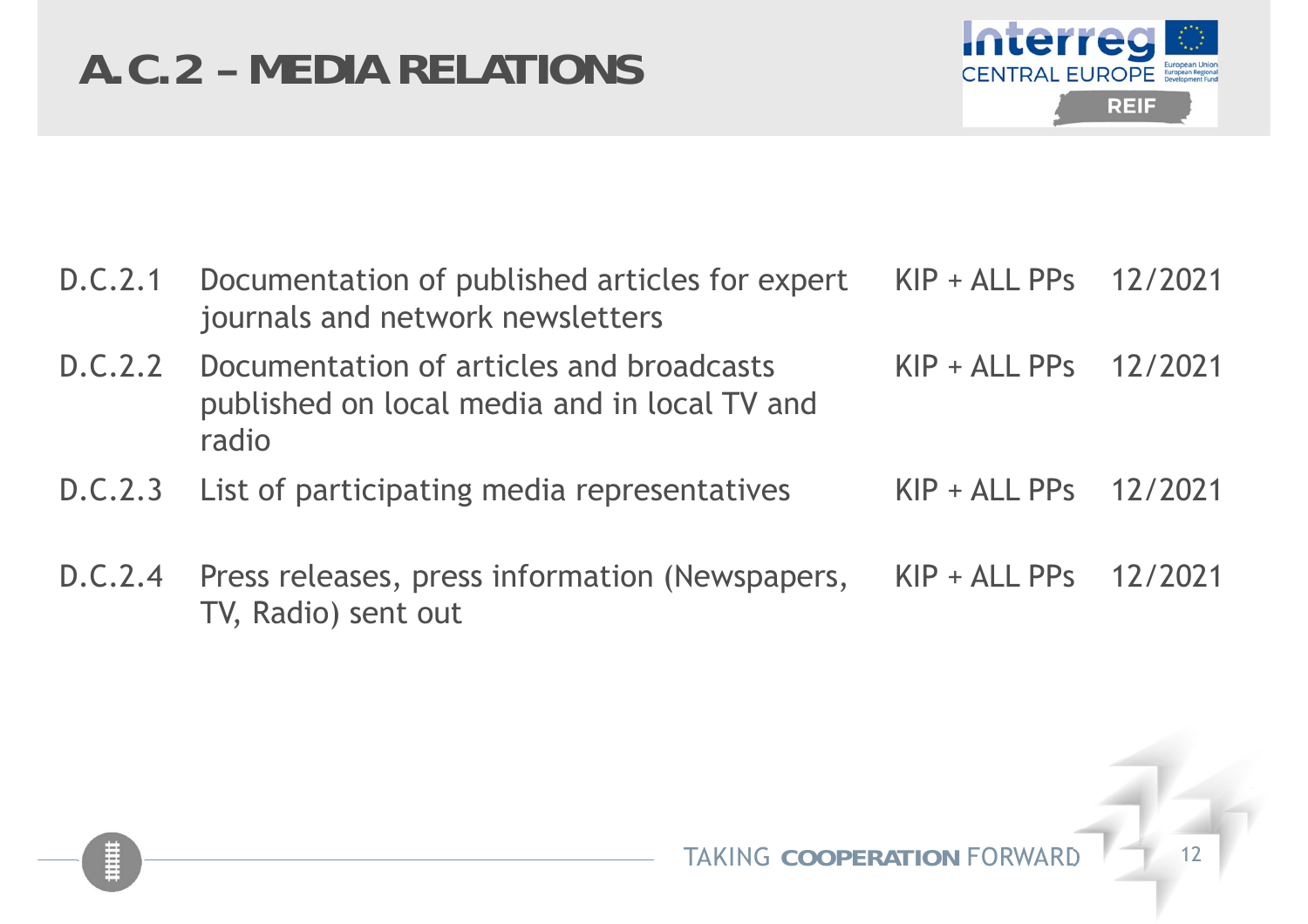# **A.C.3 PUBLICATIONS**



| D.C.3.1 | <b>REIF Webvideo documentation</b> | $KIP + PA$ leaders | 12/2021 |
|---------|------------------------------------|--------------------|---------|
|         | D.C.3.2 Project brochure           | $KIP + ALLPPS$     | 12/2020 |

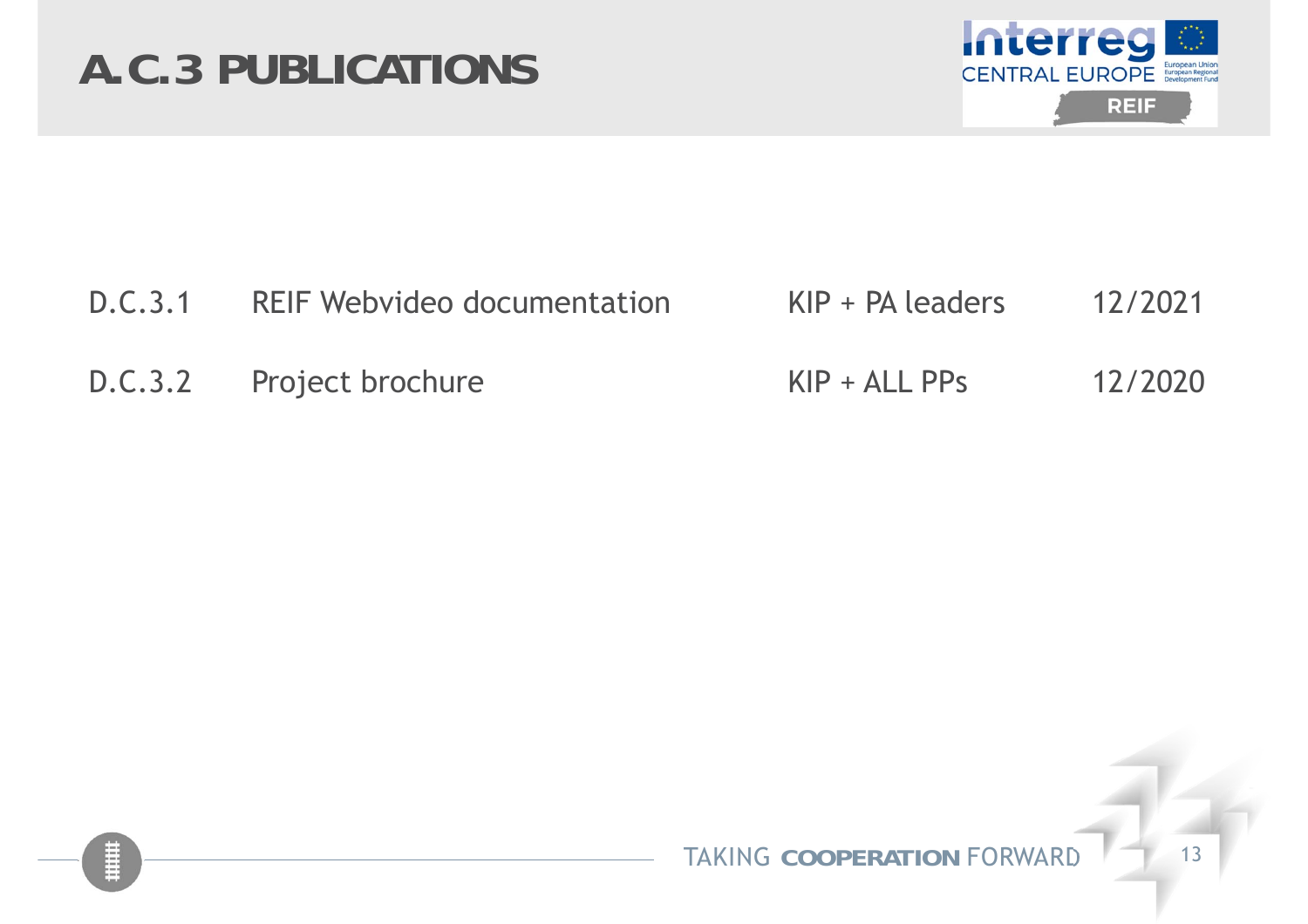# **A.C.4 PUBLIC EVENTS**



### D.C.4.1 Transfer conference documentation KIP+RER+LP 10/2021

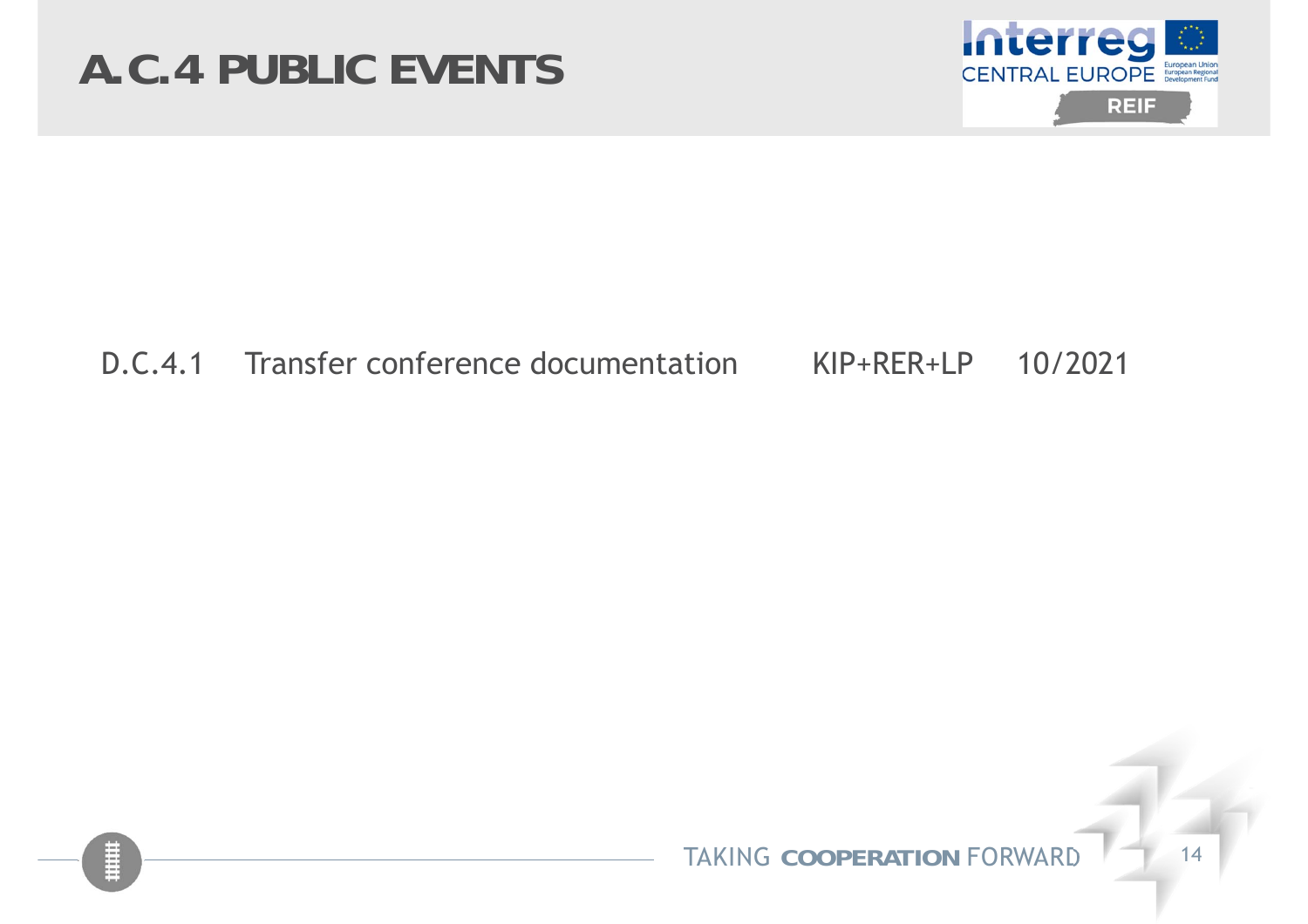# **A.C.5 TARGETED EVENTS**



| D.C.5.1 Participation to external national &<br>international public events & conferences | $KIP + ALLPPS$ | 12/2021 |
|-------------------------------------------------------------------------------------------|----------------|---------|
| & programme events                                                                        |                |         |
| D.C.5.2 Minutes National Stakeholder workshops KIP + ALL PPs                              |                | 12/2021 |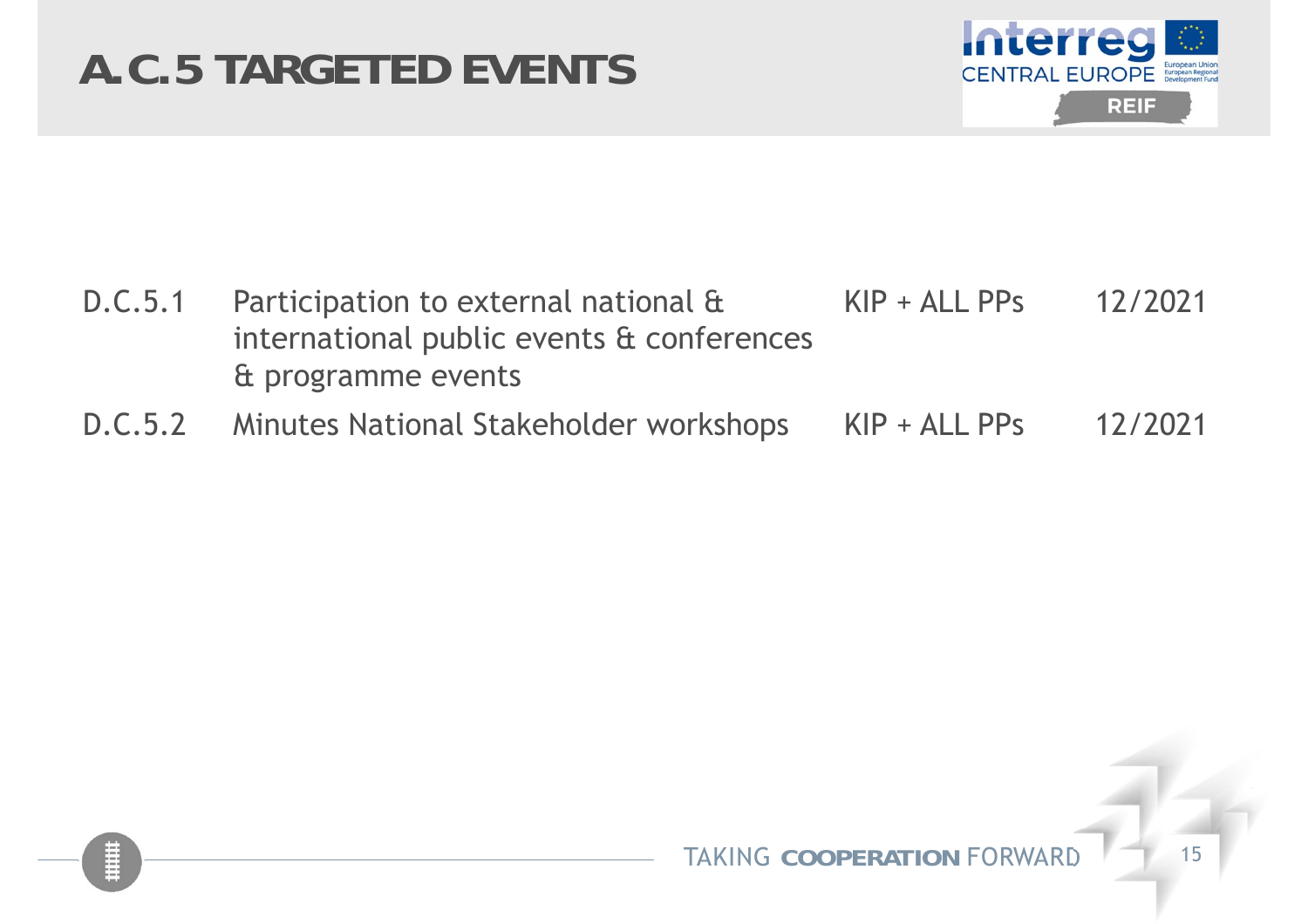## **A.C.6 DIGITAL ACTIVITIES INCLUDING SOCIAL MEDIA AND MULTIMEDIA**



| D.C.6.1 Blogs and posts in social media                                   | $KIP + LP, ALL$ 12/2021<br><b>PP<sub>S</sub></b> |  |
|---------------------------------------------------------------------------|--------------------------------------------------|--|
| D.C.6.2 Information on project on partners<br>websites published          | $KIP + ALLPPs$ 12/2021                           |  |
| D.C.6.3 Transnational Competition: REIF Shift to<br>regional rail - Award | $KIP + ALLPPs$ 10/2021                           |  |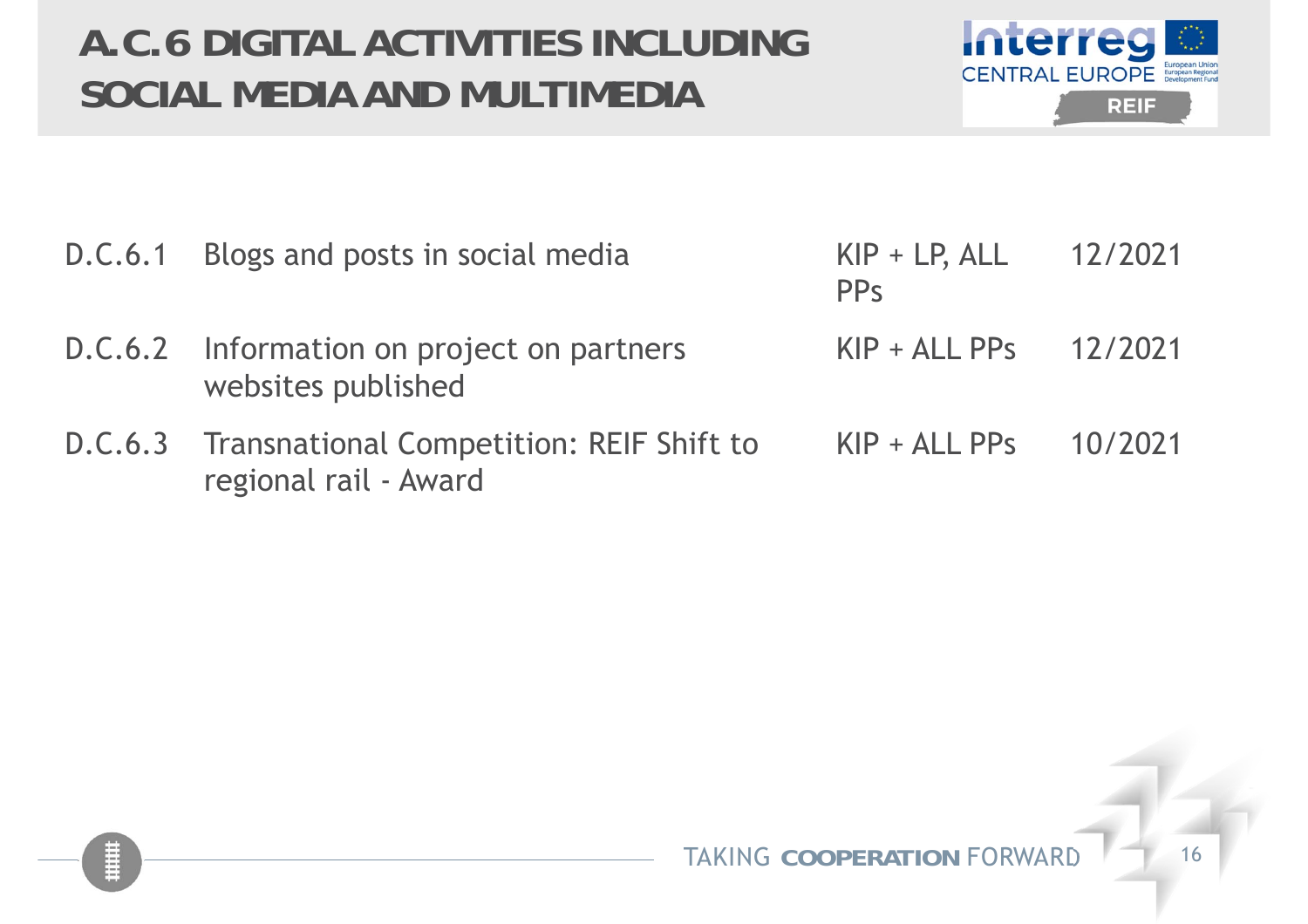# **A.C.7 PROMOTIONAL MATERIAL**



| D.C.7.1 Promotional material produced and spread to KIP, ALL PPs 12/2020<br>local and regional stakeholders and general<br>public |                      |  |
|-----------------------------------------------------------------------------------------------------------------------------------|----------------------|--|
| D.C.7.2 Project poster                                                                                                            | KIP, ALL PPs 06/2019 |  |

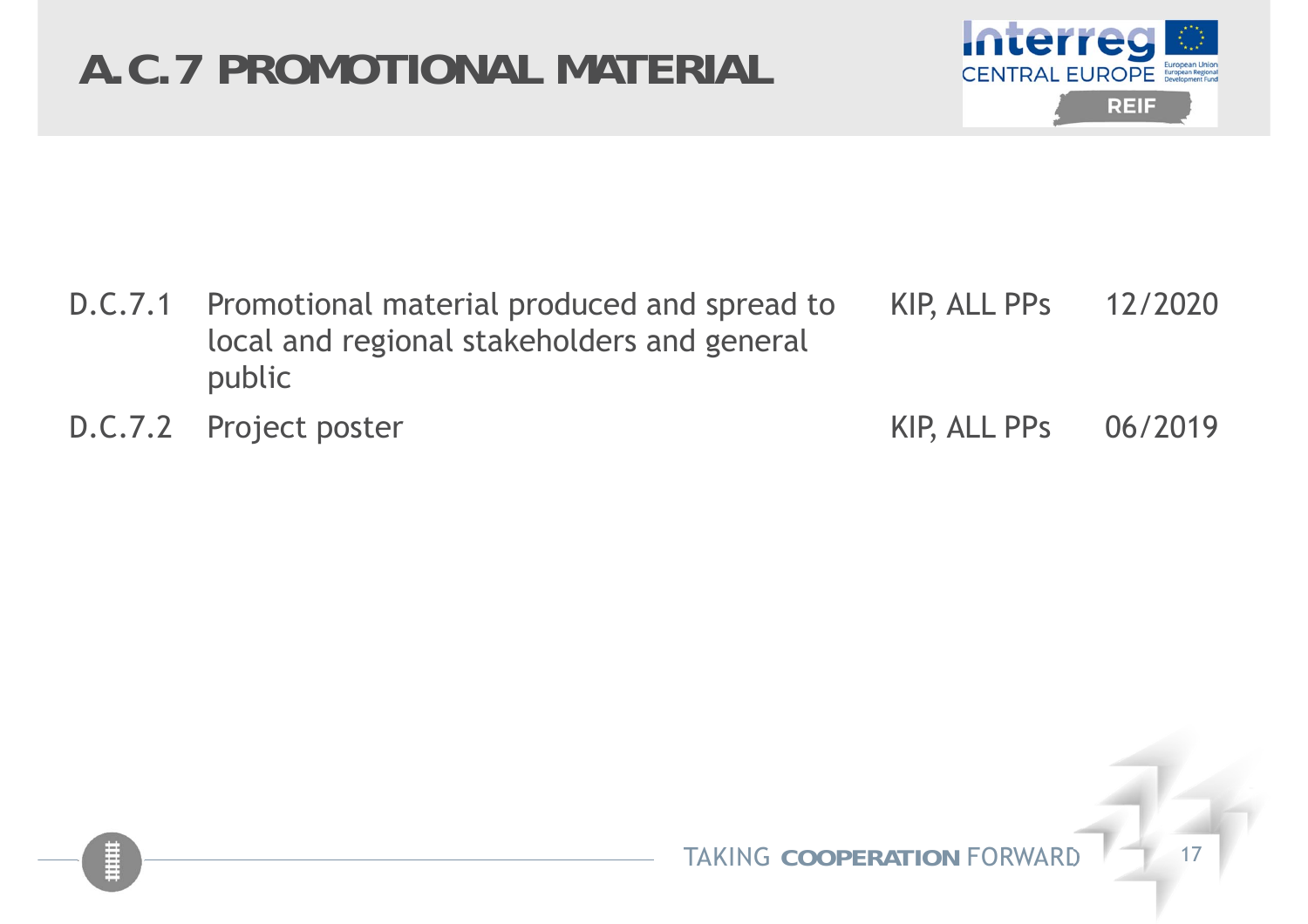

Part 2 – Objectives and planned results

Part 3 – Partners activities and deliverables

Part 4 – First tasks

Part 5 – Clossing remarks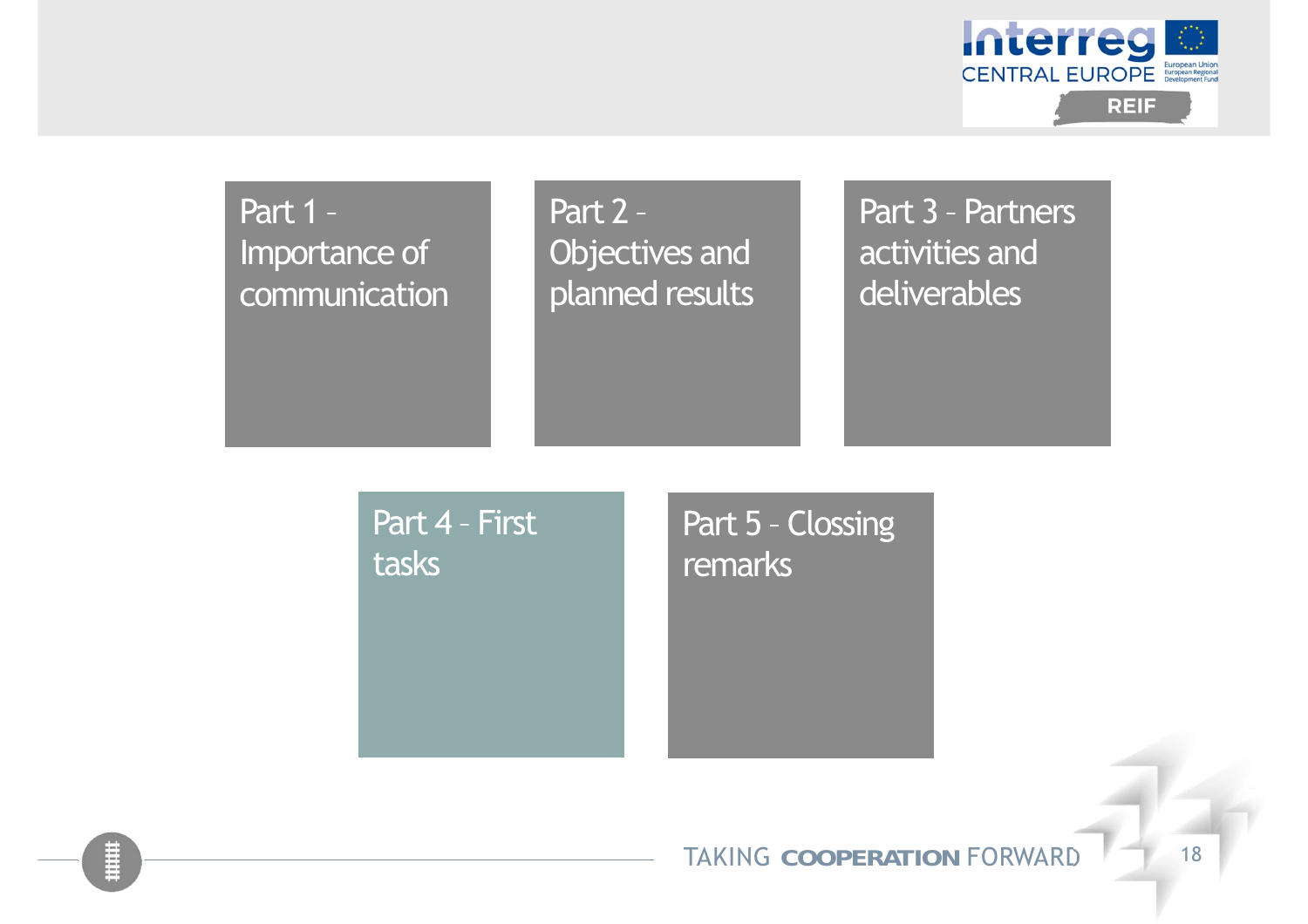



## 1. Appointment of **1 person responsible for all communication** for every partner

Needed data:

| <b>INSTITUTION</b> | <b>NAME</b><br><b>AND</b><br><b>SURNAME</b> | <b>E-MAIL</b><br><b>ADDRESS</b> | <b>TELEPHONE</b><br><b>NUMBER</b> | <b>MOBILE</b><br><b>PHONE</b><br><b>NUMBER</b> | <b>APPS USED</b><br>(VIBER)<br>WHATSAPP) | <b>INSTITUTION ADDRESS</b><br>(For delivering the<br>  aoods) |
|--------------------|---------------------------------------------|---------------------------------|-----------------------------------|------------------------------------------------|------------------------------------------|---------------------------------------------------------------|
|--------------------|---------------------------------------------|---------------------------------|-----------------------------------|------------------------------------------------|------------------------------------------|---------------------------------------------------------------|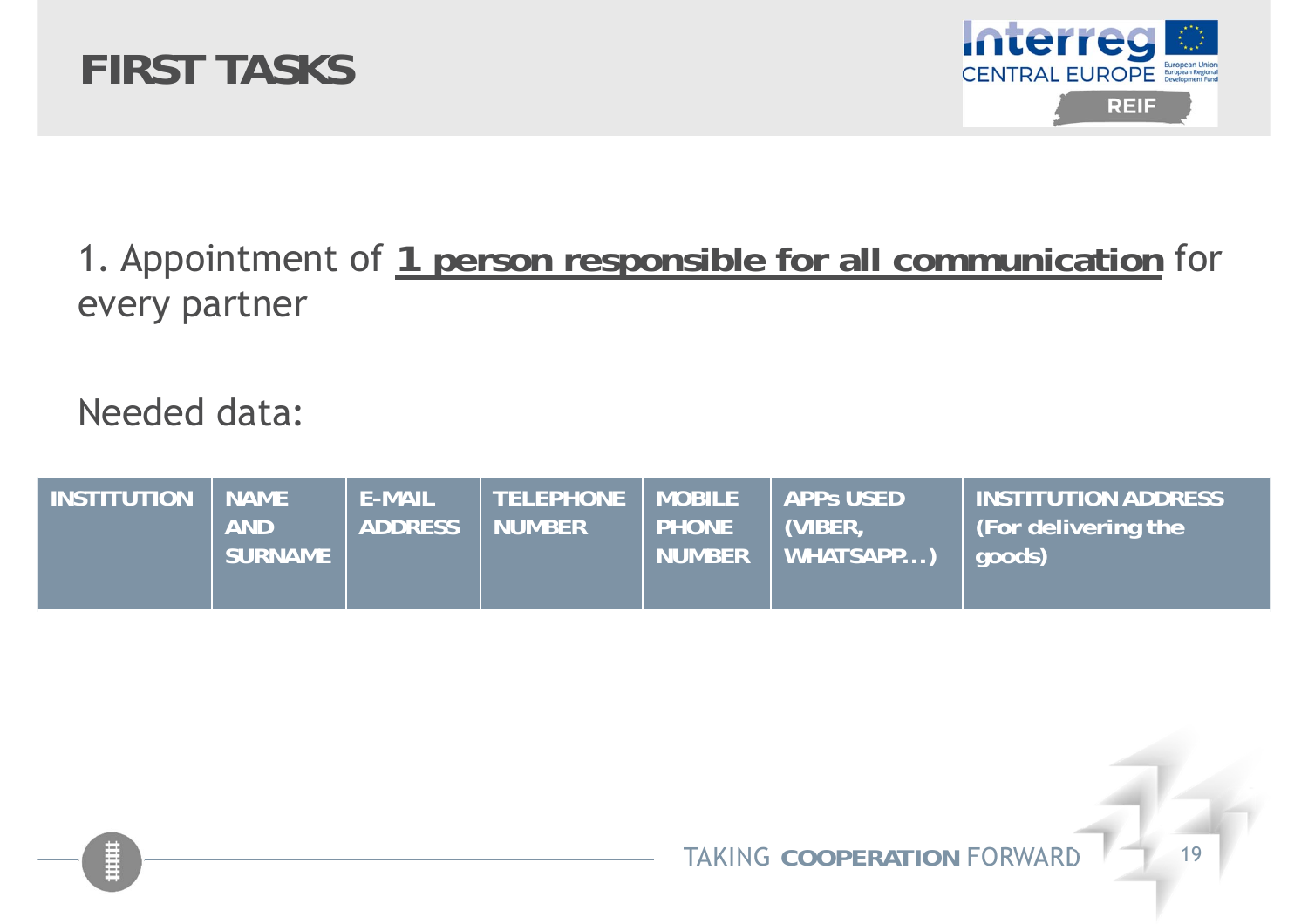



2. Communication kit and communication strategy

3. Partners logos in high quality – all partners need to send them to me

4. Partners institutional web pages – description of the project + links!

5. Setting the means of communication – Dropbox or Google Drive?

6. Follow our social media accounts!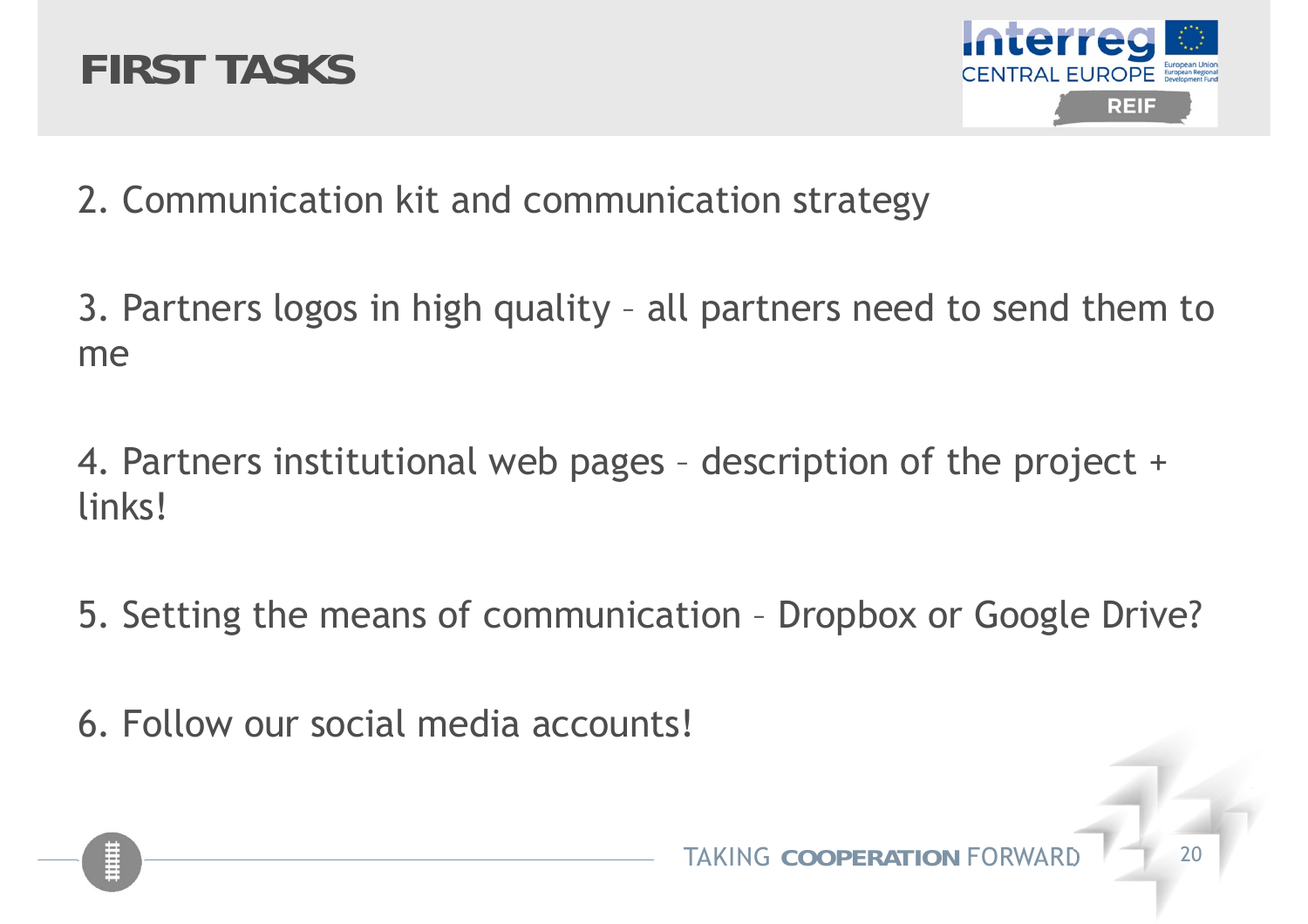

Part 2 – Objectives and planned results

Part 3 – Partners activities and deliverables

Part 4 – First tasks

Part 5 – Clossing remarks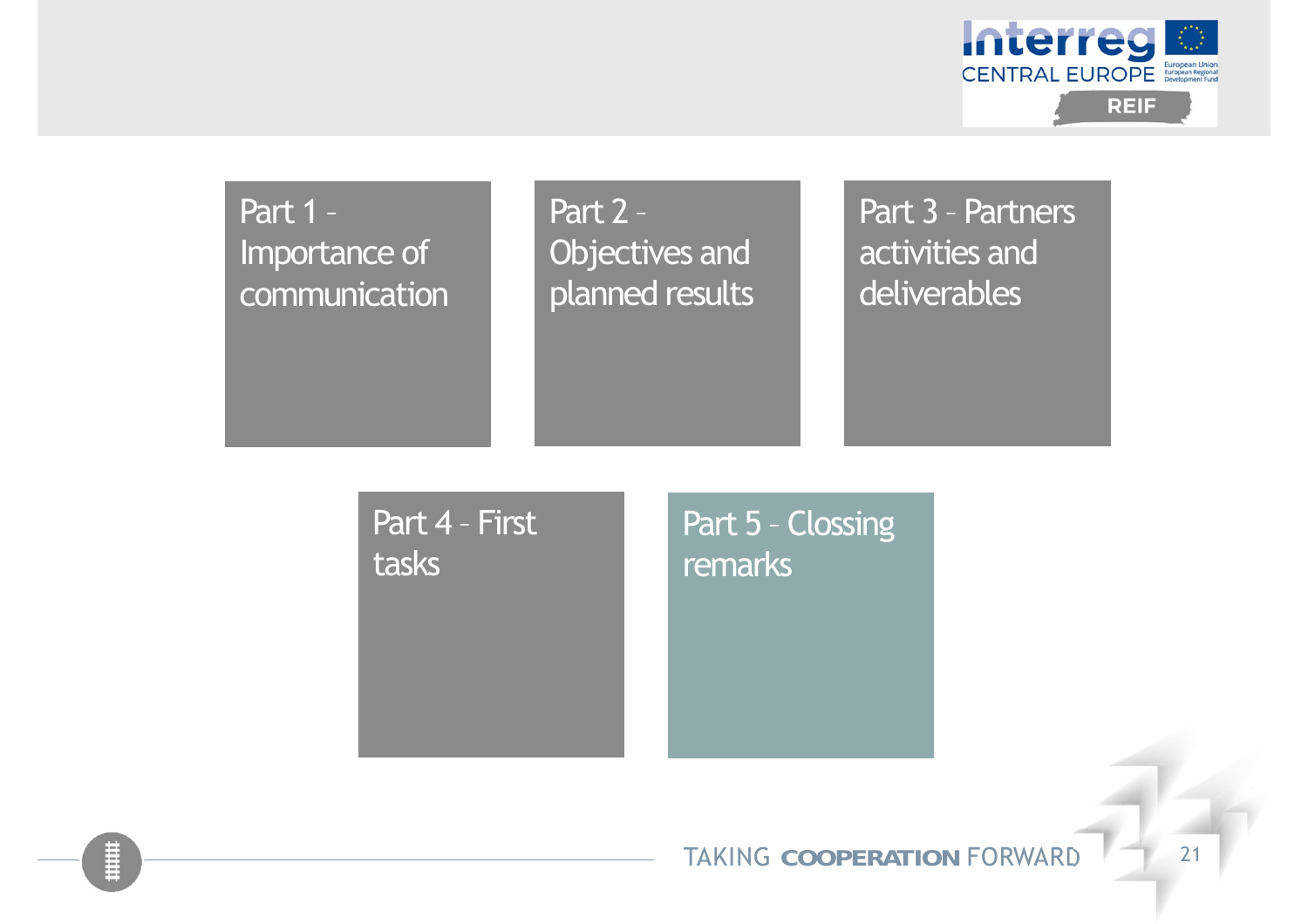

Communication is **2** sided!

To achieve all expected results, we need to have a good internal communication!

Be sure to share all your work with communication manager!